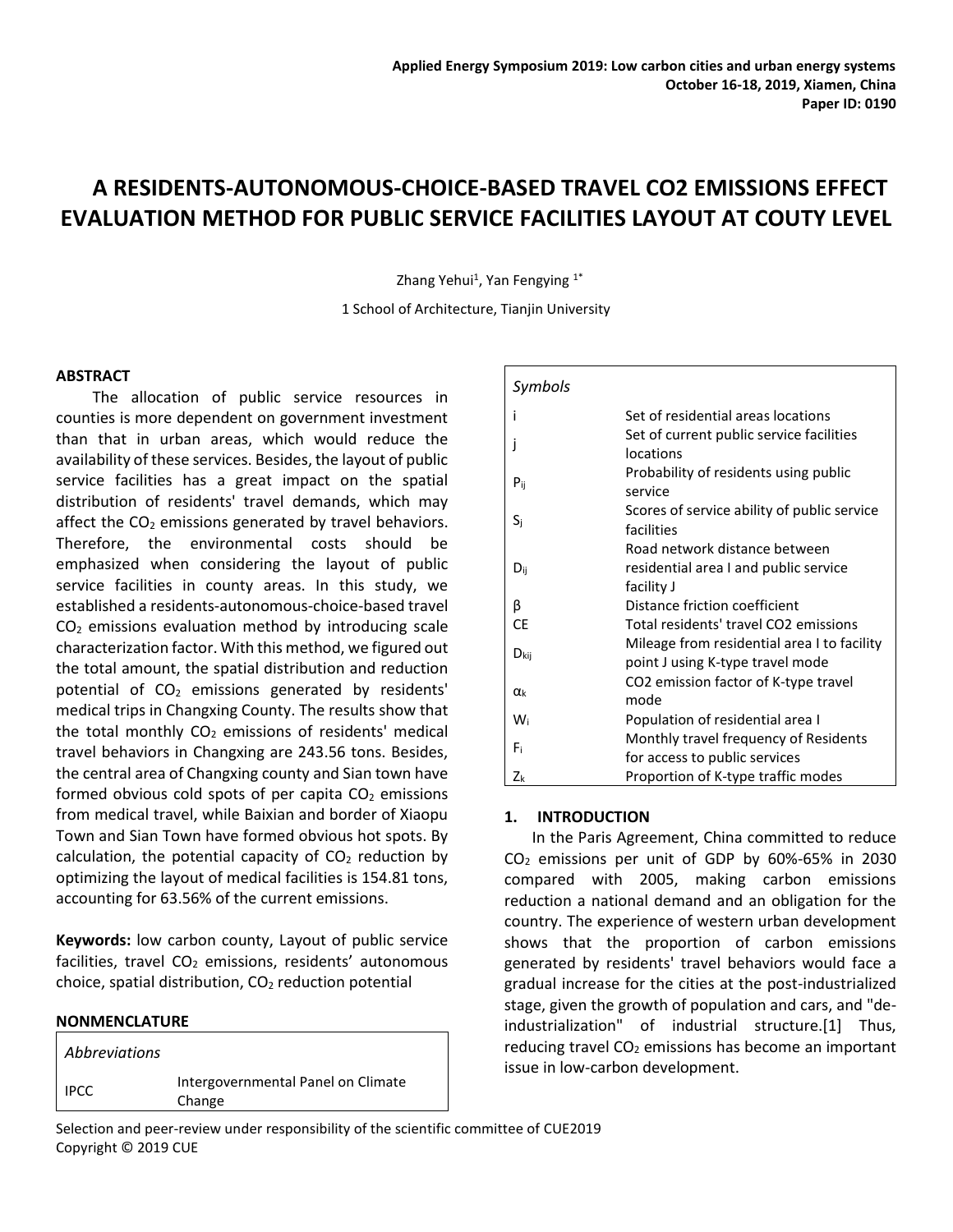Urban planning has a lock-in effect on the operation of urban factors [2]. Public service facilities, one of the core elements of urban and rural areas, could reshape the way of production and life and have a long-term and structural impact on residents' travel  $CO<sub>2</sub>$  emission through their spatial layout.

Current  $CO<sub>2</sub>$  emission effect evaluation of public service facilities layout is the basis of low-carbon optimization of the public service facilities distribution. However, extant studies have not yet formed a systematic method for the evaluation. The inventory method proposed by the IPCC only considers the fuel combustion carbon emissions of the transportation industry in the energy sector without taking the residents' daily travel  $CO<sub>2</sub>$  emissions into account[3]; Currently, the calculation of travel  $CO<sub>2</sub>$  emissions based on residents' travel survey has become the mainstream method in related studies, but most of them focus on the factors affecting travel  $CO<sub>2</sub>$  emissions in built environment. Yang (2014) analyzed the basic characteristics and influencing factors of household travel  $CO<sub>2</sub>$  emissions in Shanghai by questionnaires on household travel behavior[4]; Huang et al. (2015) analyzed the relationship between family socioeconomic attributes and household travel  $CO<sub>2</sub>$ emissions[5]; Jiang (2016) calculated the  $CO<sub>2</sub>$  emissions of Beijing residents' household trips in work days by using the survey data of Beijing residents' activity logs[6]. Most of extant studies rely on quantitative mathematical calculation of geography disciplines, lacking of the analysis of travel  $CO<sub>2</sub>$  emission effects associated with spatial distribution. However, the combination of quantitative analysis and urban space is essential to the implementation of urban planning policies.

To fill this gap, this paper puts forward a systematic method of travel  $CO<sub>2</sub>$  emission evaluation under the layout of public service facilities including three steps: "Autonomous choice simulation of travel based on probabilistic OD matrix", "Characteristic extraction of residents' travel behavior in access to public services" and "Evaluation of travel  $CO<sub>2</sub>$  emission effects".

### **2. METHODOLOGY**

## *2.1 Autonomous choice simulation of travel based on probabilistic OD matrix*

The probability of residents' autonomous choice in choosing public service facilities is a kind of feedback from the interaction between the settlement and the facilities. It has been widely proven that the probability is related to the scale of the facilities and the distance

between the residential areas and the facilities. Drezner T (2007) pointed out that the effect of the medical facilities is directly related to the scale and the service level of them[7]; Bruno(2015) believes that the probability of a resident selecting a facility is a function related to the attraction of the facility, the demand distribution and the Euclidean distance between the facilities[8].

Huff model is a classic model in the theory of spatial interaction which was first proposed by David Huff in 1963 and was used to predict the size of the business circle. The traditional Huff model uses a single variable to characterize the scale of public service facilities. We introduce the factor Sj which stands for the service capability score, which is calculated through factor analysis method taking into account the multivariate variables that affect the service level of public service facilities. On this basis, the ratio of the amount of resources that a single settlement can obtain at a facility to the total amount of resources available to the settlement is used as the probability of the resident selecting one facility among the same type of facilities. The formula is as follows:

$$
P_{ij} = \frac{S_j/D_{ij}^{\beta}}{\sum_{j=1}^{n} (S_j/D_{ij}^{\beta})}
$$
 (1)

# *2.2 Characteristic extraction of residents' travel behavior in access to public services*

Travel behavior is a direct factor affecting residents'  $CO<sub>2</sub>$  emissions, including the mode of travel that affects the choice of  $CO<sub>2</sub>$  emission factors, travel frequency which refers to the number of trips for a specific purpose during the study period, and acceptable time of travel which is one of the judgment conditions for residents to make a choice in the same type of public service facilities. When the travel time is greater than a certain threshold, it will be considered that residents give up choosing the public service facilities.

Because of the insufficient coverage of big data and the difficulty in obtaining micro-observation data for specific travel purposes in counties, the Stated Preference Data obtained by the travel questionnaire is better than the Revealed Preference Data obtained by the utility function based on hypothetical scenarios in reflecting real residents' choices. We also use travel questionnaire and carried out the auxiliary verification by calculating the average travel time for residents to get the medical facilities nearby at all levels based on the location allocation model of GIS.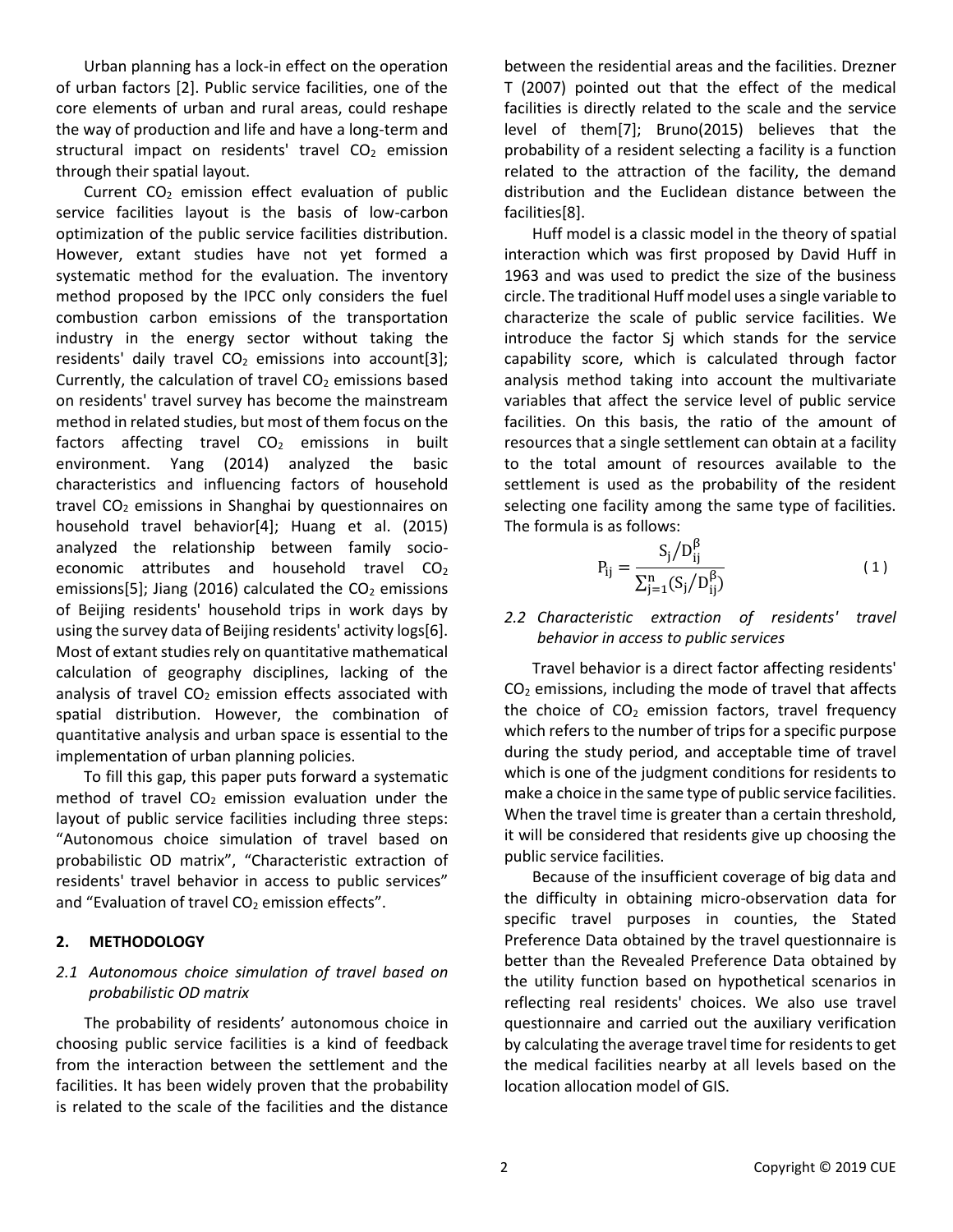#### *2.3 Evaluation of travel CO<sup>2</sup> emission effects*

The evaluation of  $CO<sub>2</sub>$  emissions effect of residents' access to public services facilities in this paper includes three aspects: the total travel  $CO<sub>2</sub>$  emissions, the spatial distribution analysis of travel  $CO<sub>2</sub>$  emissions per capita, and the potential assessment of travel  $CO<sub>2</sub>$  emissions reduction.

Scholars often use the  $CO<sub>2</sub>$  emission factors per mileage of each travel modes multiplied by driving mileage of various travel modes to account the travel  $CO<sub>2</sub>$  emissions in order to avoid the difference between regions. The model is as follows:





Fig 1. Overall framework

Most extant studies obtained travel OD between residence and destination of the respondents from POI. But this method is difficult to estimate data outside the sample because the selection of respondents is subjective. As residents' travel mode choice is highly sensitive to travel distance, we estimate the overall travel structure by summarizing the travel structure of sample data in different distance interval to reduce the impact of uneven distribution of sample data on the overall situation. Therefore, the above model is transformed into the following form:

$$
CE = \sum_{i \in M}^{m} \sum_{j \in N}^{n} D_{ij} Z_k \alpha_k W_i F_i
$$
 (3)

In this study, spatial autocorrelation is used to analyze the spatial distribution features of travel  $CO<sub>2</sub>$ emissions. We use global spatial autocorrelation by Moran's I index to determine whether there is spatial agglomeration of travel  $CO<sub>2</sub>$  emissions, and local spatial autocorrelation by Getis-Ord General G index to identify high/low clusters of per capita carbon emissions and try to find out the possible causes.

We take the residents' acceptable time of travel as the constraint condition, and the  $CO<sub>2</sub>$  emissions beyond this time can be considered as the potential reduction of travel  $CO<sub>2</sub>$  emissions that can be reduced through the optimization of public service facilities' layout.

#### **3. A CASE STUDY IN CHANGXING, CHINA**

#### *3.1 Data preparation and processing*

We divided the road into eight levels [\(Tab.1\)](#page-2-0) and established the road traffic network data set of based on GIS. We chose three typical sections of roads at all levels, and set the average speed of each level by calculating the average speed of each section in 9:00-10:00 and 14:00- 15:00 in Monday, Wednesday and Saturday through Baidu Map.

<span id="page-2-0"></span>Tab.1 Average speed of roads at all levels in Changxing

| Road's level                | Average speed (km/h) |  |
|-----------------------------|----------------------|--|
| highway                     | 80                   |  |
| national road               | 45                   |  |
| provincial road             | 40                   |  |
| County/township road        | 45                   |  |
| County center main road     | 15                   |  |
| County center sub-main road | 15                   |  |
| Town road                   | 25                   |  |
| Village road                | 35                   |  |

By the end of 2017, Changxing had four sub-district office communities, nine towns and two townships with a total population of 634486. There are 25 medical facilities in Changxing. We located distribution of residential area and the facilities by POI data and join these points with population, service capability score and other non-spatial attribute data.



Fig 2. Distribution of Medical Facilities in Changxing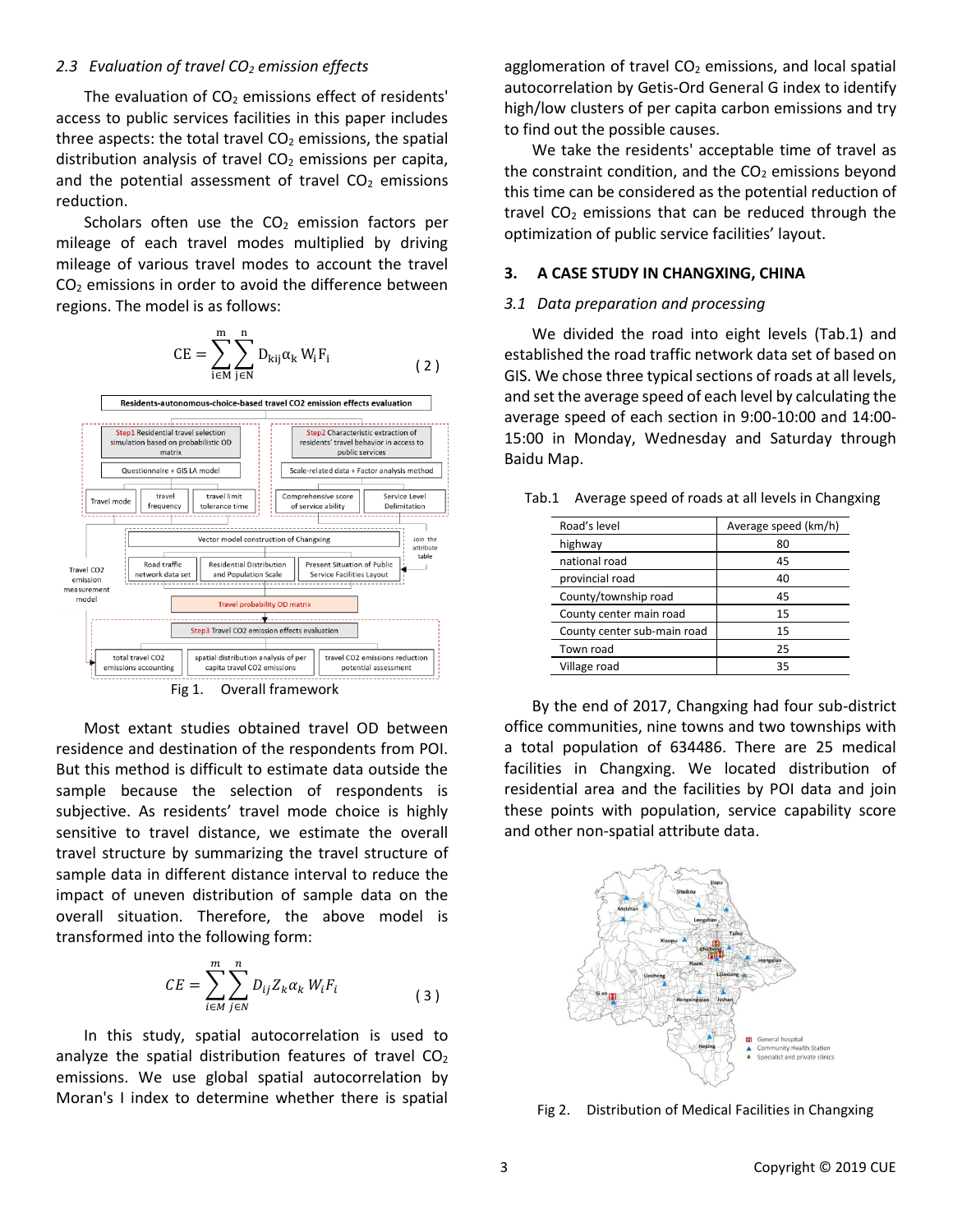# *3.2 Classification of service level of current medical treatment facilities in Changxing*

This paper constructs 11 indicators[\(Tab.2\)](#page-3-0) from three aspects: the number of technicians, medical equipment and the ability of diagnosis and treatment, which are the main factors that residents consider when choosing a medical facility to obtain the service capability score of each medical facility and substitutes the scale representation factor Sj mentioned above. The service capacity level of the current medical facilities in Changxing is divided into three levels to define the acceptable time of travel, in addition, the service level of level 3 is the highest. After calculating, there are three level 3 medical facilities, eight level 2 medical facilities and 14 level 1 medical facilities.

| Factors                       | Variable       | Indicator items                    |  |  |
|-------------------------------|----------------|------------------------------------|--|--|
|                               | $X_1$          | Number of practicing physician     |  |  |
|                               | $X_{2}$        | Number of practicing assistant     |  |  |
| Health technical<br>personnel |                | physician                          |  |  |
|                               | $X_3$          | Number of registered nurse         |  |  |
|                               | X4             | Number of pharmaceutical           |  |  |
|                               |                | personnel                          |  |  |
|                               | X5             | Number of inspectors               |  |  |
|                               | X <sub>6</sub> | Number of imaging staffs           |  |  |
|                               | $X_7$          | Number of other health technicians |  |  |
|                               | X <sub>8</sub> | Number of beds                     |  |  |
| Medical equipment             | Xq             | Number of managers                 |  |  |
| Ability of diagnosis          | $X_{10}$       | Total number of patients           |  |  |
| and treatment<br>$X_{11}$     |                | Number of discharged patients      |  |  |

<span id="page-3-0"></span>Tab.2 Average speed of roads at all levels in Changxing

The KMO statistic is 0.794, greater than 0.7 that means the analysis results are acceptable and the significance of Barlett test was 0.000, less than 0.01 which means the variables were significantly correlated. From this, we can get the service capability score and level medical facilities in Changxing.

# *3.3 Characteristics of residents' medical travel behavior in Changxing*

### 3.3.1 Travel structure

We divided the travel mode into 6 types: walking, bicycle, electric bicycle, motorcycle, bus and car. The results showed that the proportion of car travel is large in medical travel to all level facilities and increased with the increase of travel distance in a certain travel distance range. But when the travel distance exceeded a threshold, the proportion of car travel tend to stabilize or decreased sharply. In addition, the acceptable time of travel became shorter with the decline of medical facilities service level and the proportion of car trips decreased significantly. The proportion of electric bicycle

travel also showed a similar trend while the trend of bustravel proportion increased with distance became more obvious with the decline of service level. The proportion of motorcycle travel is very small.

# 3.3.2 Travel frequency

According to the survey of residents' travel, the frequency of residents' travel to level 3 medical facilities is 0.6 times per month, and 0.44 times per month to level 1 and level 2.

### 3.3.3 Acceptable time of medical travel

We compared residents' average travel time to all level medical facilities nearby with the results of the questionnaire survey, the acceptable time of medical travel is defined [\(Tab.3\)](#page-3-1).

|  | Tab.3 Acceptable time of medical travel |  |  |  |
|--|-----------------------------------------|--|--|--|
|--|-----------------------------------------|--|--|--|

<span id="page-3-1"></span>

|       | Acceptable time of<br>Average travel |                     | Acceptable     |
|-------|--------------------------------------|---------------------|----------------|
| Grade | time to hospital                     | travel obtained by  | time of travel |
|       | nearby (min)                         | questionnaire (min) | (min)          |
|       | 23.75                                | 25                  |                |
|       | 13.43                                |                     |                |
|       | 11.91                                |                     |                |

*3.4 CO<sup>2</sup> emission effect evaluation of medical treatment facilities' layout in Changxing*

# 3.4.1 Calculation

According to the existing research, the distance friction coefficient fluctuates between 0.95 and 2.1, and 2 is more appropriate at the county level [9]. Therefore, we make β=2 in Formula (1), and based on the method mentioned above, the results of Changxing residents' medical travel  $CO<sub>2</sub>$  emissions are obtained.

Tab.4 Total  $CO<sub>2</sub>$  emissions of medical travel in Changxing

| Grade<br>Sources | 3      | 2     | 1               | Monthly total          |
|------------------|--------|-------|-----------------|------------------------|
|                  |        |       |                 | travel CO <sub>2</sub> |
|                  |        |       |                 | emissions              |
|                  |        |       |                 | (Tons)                 |
| electric bicycle | 7.35   | 5.67  | 1.49            | 14.52                  |
| motorcycle       | 1.12   | 0.53  | 0.01            | 1.66                   |
| bus              | 12.05  | 2.32  | 1.23            | 15.60                  |
| car              | 146.08 | 48.36 | 17.34<br>211.78 |                        |
| subtotal         | 166.59 | 56.89 | 20.08           | 243.56                 |

According to the results,  $CO<sub>2</sub>$  emission from travel to level 3 medical facilities is 166.59 tons, accounting for 69% of the total emissions. It is the main source of  $CO<sub>2</sub>$ emission from medical travel in Changxing which means the planning of level 3 medical facilities is the key object of optimization of medical facilities layout considering environmental costs. Besides, car emission accounts for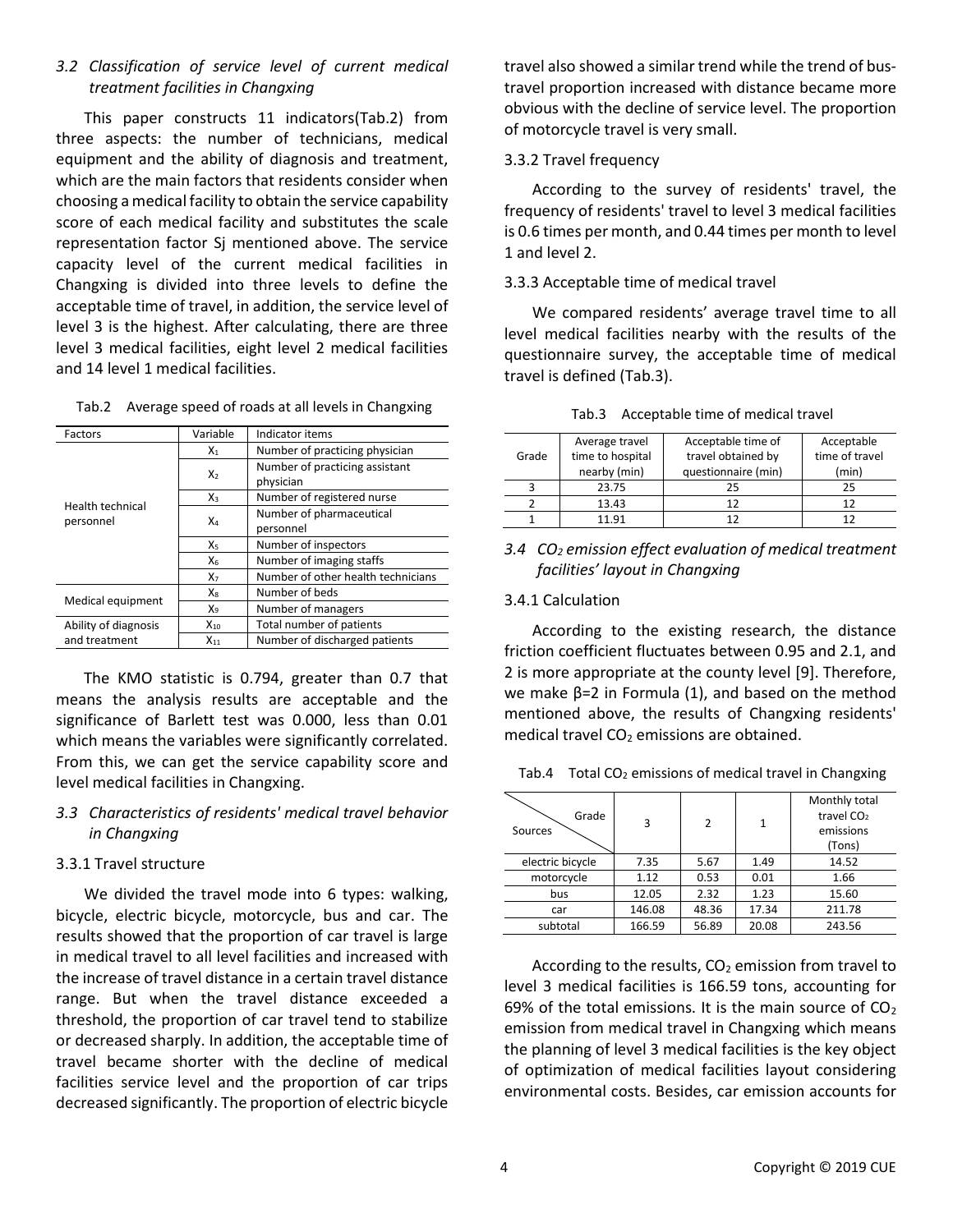more than 50% of the total which is the main factor affecting the  $CO<sub>2</sub>$  emissions of medical facilities at all levels, followed by electric bicycles and buses.



Fig 3. CO<sub>2</sub> emissions of medical travel at all levels

3.4.2 Spatial distribution analysis of per capita travel  $CO<sub>2</sub>$ emissions

The calculated Moran's I index is 0.843 (> 0), with a Z-score(the test threshold of 99% confidence interval) of 31.976( $> 2.58$ ) is 2.58. This suggests that the  $CO<sub>2</sub>$ emissions from medical travel in Changxing have obvious clustering characteristics on the global level.







Fig 5. Hot spots and cold spots of per capital CO<sup>2</sup> emissions from medical travel in Changxing

The local special autocorrelation analysis displayed that the county center and Si'an have formed obvious cold spots of per capita medical travel  $CO<sub>2</sub>$  emissions, while Baixian and the border of Xiaopu Town and Si'an Town have formed obvious hot spots.

3.4.3 Travel  $CO<sub>2</sub>$  emissions reduction potential assessment

As mentioned, the  $CO<sub>2</sub>$  emissions beyond the acceptable time is the reduction potential of  $CO<sub>2</sub>$ emissions through the layout optimization of medical facilities. Based on GIS spatial analysis, 94.93 tons of  $CO<sub>2</sub>$ emissions from medical travel to level 3 medical facilities can be reduced, accounting for 57.65% of the current corresponding indicators. Similarly, 45.75 tons of  $CO<sub>2</sub>$ emissions from medical travel to level 2 medical facilities can be reduced, accounting for 80.42% of the current situation and 14.13 tons can be reduced by optimizing the layout of level 1 medical facilities, accounting for 70.37% of the current situation.

Tab.5 Carbon reduction potential space for optimizing the layout of medical facilities at all levels

| Grade<br>Distance section                                                                            | 3      | $\mathcal{P}$ | 1     |
|------------------------------------------------------------------------------------------------------|--------|---------------|-------|
| Acceptable time for medical travel (min)                                                             | 25     | 12            | 12    |
| AVG travel distance in acceptable time (km)                                                          | 9.66   | 4.48          | 4.48  |
| $CO2$ reduction potential space (t)                                                                  | 94.93  | 45.75         | 14.13 |
| $CO2$ emissions from medical travel (t)                                                              | 164.68 | 56.89         | 20.08 |
| Percentage of CO <sub>2</sub> reduction potential in<br>current travel CO <sub>2</sub> Emissions (%) | 57.65  | 80.42         | 70.37 |

#### 3.4.4 Discussion on the evaluating results

Taking medical facilities in Changxing as an example, this paper evaluated the effect of travel  $CO<sub>2</sub>$  emissions under the current layout from three aspects: total travel